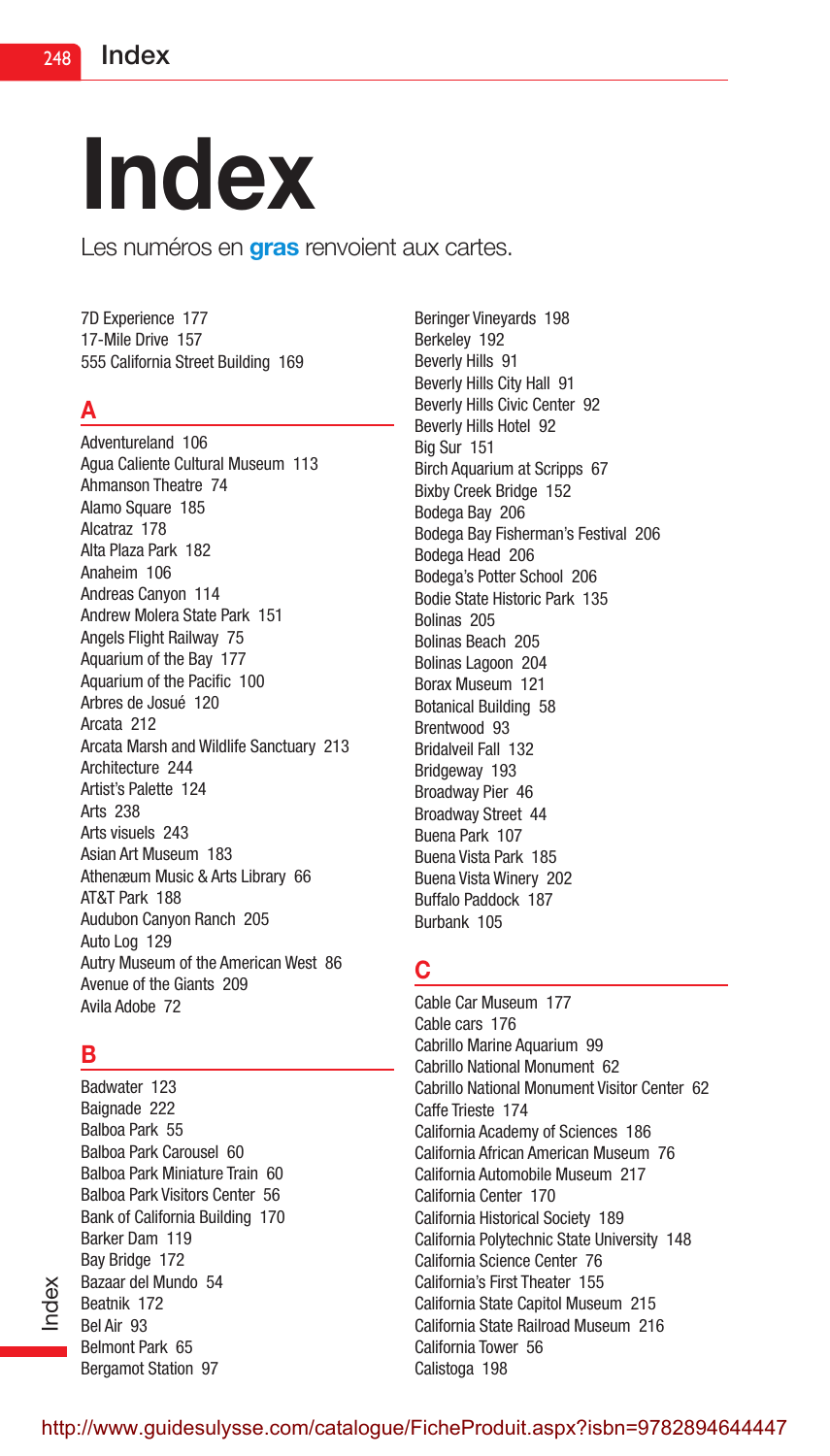Cambria 148 Cannery Row 156 Capitol Records Tower 83 Carmel-by-the-Sea 152 Cars Land 106 Carson Mansion 211 Cartoon Art Museum 178 Casa Covarrubias 142 Casa de Balboa 56 Casa de Bandini 53 Casa de Estudillo 53 Casa de la Guerra 142 Castro 190 Castro-Breen Adobe House 157 Castro Street 190 Castro Theatre 190 Catalina Island 101 Catalina Island Museum 101 Ca'toga Art Gallery 199 Central Library 75 Centro Cultural de la Raza 60 Channel Islands National Marine Sanctuary 139 Channel Islands National Park 139 Charles A. Lindbergh 50 Children's Creativity Museum 189 Children's Pool 66 Chimney Rock 205 Chinatown 166 Chinatown Gateway 166 Cholla Cactus Garden 118 Cima Dome 120 Cinder Cones 119 Cinéma 239 City Lights Booksellers & Publishers 173 Civic Center 182 Clarke Historical Museum 211 Cliff House 188 Climat 18 Clos Pegase 199 Coachella Valley 112 Coit Tower 174 Colton Hall Museum 154 Columbus Tower 173 Comic-Con Center for Popular Culture 59 Conservatory of Flowers 186 Contemporary Jewish Museum 189 Coronado 47 Coronado Central Beach 49 Coronado Ferry 48 Coronado Ferry Landing 48 Coronado Island 47 Coronado Museum of History and Art 48 Cosmopolitan Hotel & Restaurant 53 Cottonwood Spring 118 Cow Hollow 181 Craft and Folk Art Museum 90 Crocker Art Museum 216 Crocker Galleria 168 Crystal Cave 129

Crystal Pier 65 Culture 232 Culver City 95 Culver City Art District 95 Custom House 155

#### D

Dali17 155 Dana Point 109 Danse 238 Dante's View 123 Davies Symphony Hall 183 Dead Giant 132 Death Valley National Park 120 Depot Mall & Museum 209 Depot Park Museum 201 Devil's Punchbowl 208 Dewey Monument 162 de Young Museum 187 Disney California Adventure Park 106 Disneyland Park 106 Disneyland Resort 106 D.L. Bliss Beach 219 D.L. Bliss State Park 219 Dolby Theatre 83 Donner Memorial State Park 218 Doran Regional Park 206 Dorothy Chandler Pavilion 73 Drake Beach 205 Duncan, Isadora 238 Dunes de la Death Valley 124 Dutch Windmill 187

#### E

Earthquake Trail 207 East Beach 146 East Village 42 Économie 31 Egyptian Theatre 83 El Capitan 132 El Capitan Theatre 83 El Paseo 116 El Presidio de Santa Bárbara State Historic Park 142 El Pueblo de Los Angeles Historical Monument 72 Elverhøj Museum of History and Art 147 Embarcadero 170 Embarcadero Marina Park 40 Emerald Bay State Park 219 Emigrant Trail Museum 218 Emma Wood State Beach 138 Équitation 222 Escalade 222 Eureka 210 Exploratorium 171 Exposition Park 76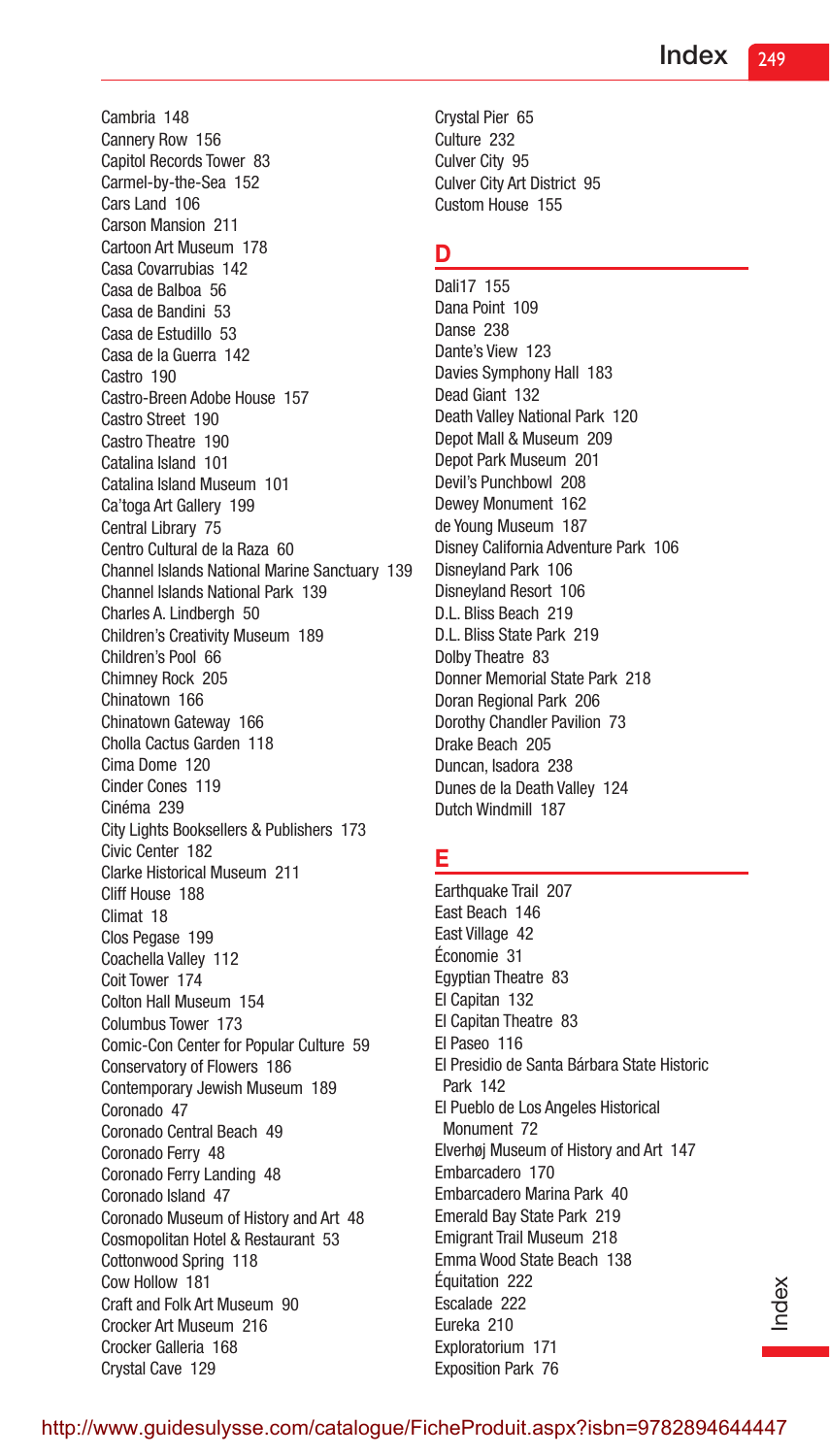#### F

Faille de San Andreas 207 Fairmont San Francisco 177 Faune 228 Faye Sarkowsky Scupture Garden 116 Ferndale 210 Ferry Building 171 Ferry Building Marketplace 171 Ferry Plaza Farmers Market 171 Financial District 168 First San Diego Courthouse 52 Fisherman's Wharf 155, 177, 178 Fleet Science Center 57 Flore 226 Fontaine Vaillancourt 170 Ford House Visitor Center & Museum 208 Forest Lawn - Glendale 106 Forest Lawn - Hollywood Hills 86 Forest Lawn Memorial Park 106 Fort Bragg 208 Fort Humboldt State Historic Park 212 Fort Point National Historic Site 181 Fort Rosecrans National Cemetery 62 Fort Ross State Historic Park 207 Fowler Museum at UCLA 93 Franklin D. Murphy Sculpture Garden 93 Furnace Creek 121 Furnace Creek Visitor Center & Museum 121

# G

Gamble House 103 Garden Court 168 Garden of Shakespeare's Flowers 186 Garnet Avenue 65 Garrapata State Park 152 Gaslamp 43 Geffen Contemporary at MOCA 74 General Grant Tree 129 General Sherman Tree 129 Géographie 16 Géologie 16 Getty Center 93 Getty Villa 95 Ghirardelli Square 178 Giant Forest 129 Giant Forest Museum 129 Gingerbread Mansion 210 Girard Avenue 66 Glacier Point 133 GLBT History Museum 191 Gledhill Library 142 Glendale 106 Glen Ellen 202 Glorietta Bay Inn 49 Goat Rock Beach 207 Golden Gate Bridge 181 Golden Gate Fortune Cookie Factory 167 Golden Gate National Recreation Area 203 Golden Gate Park 186 Golden Triangle 91 Golf 222 Grace Cathedral 177 GRAMMY Museum 76 Grand Avenue 65 Grand Central Market 75 Grant Avenue 167 Greystone Mansion and Park 92 Griffith Observatory 85 Griffith Park 84 Grizzly Giant 134 Guest House Museum 209

#### H

Haas-Lilienthal House 182 Haight-Ashbury 184 Haight Street 185 Half Dome 132 Hammer Museum 93 Hamon Observation Tower 187 Happy Isles 133 Happy Isles Nature Center 133 Harbor Drive Pedestrian Bridge 42 Harvey Milk Plaza 190 Hayes Valley 184 Hearst Castle 148 Henry Miller Memorial Library 151 Herb Caen Way... 171 Hess Collection 196 Hetch Hetchy Valley 134 Hidden Valley 119 Histoire 19 Historic Adobe 142 History Center of San Luis Obispo County 148 Hole-in-the-Wall 120 Hollywood 77 environs 78-79 Hollywood and Vine 83 Hollywood Boulevard 80 Hollywood Bowl 83 Hollywood Bowl Museum 84 Hollywood Land 106 Hollywood Sign 77 Hollywood Walk of Fame 81 Horton Grand Hotel 43 Hospital Rock 129 Hotel Arcata 212 Hotel del Coronado 48 Houseboats 193 House of Happy Walls 202 House of Hospitality 56 Humboldt Bay Maritime Museum 212 Humboldt Bay National Wildlife Refuge 212 Humboldt Redwoods State Park 209 Humboldt State University 213 Humboldt State University Marine Laboratory 215 Huntington Beach 109

Index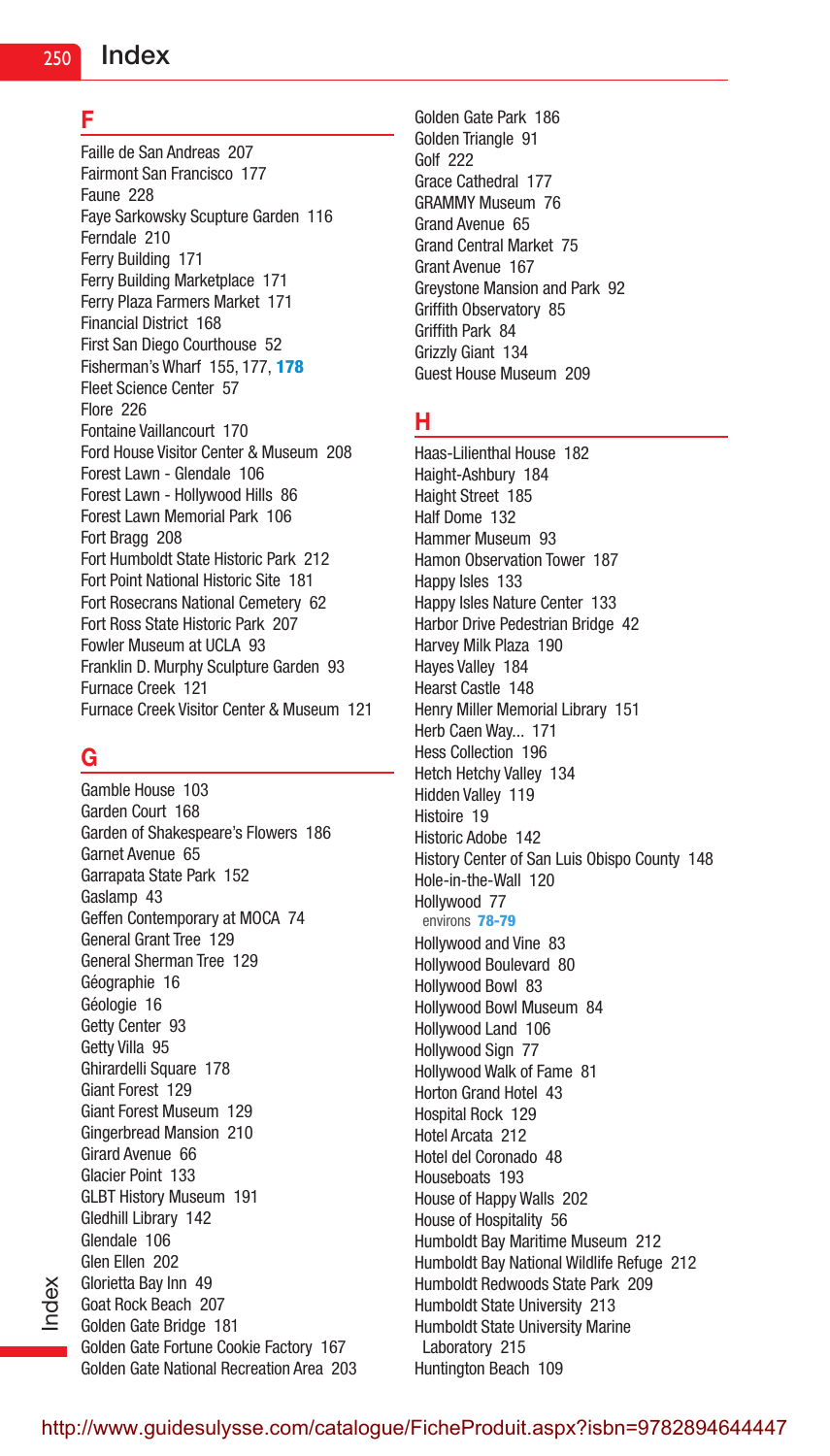Huntington & Hopkins Hardware 216 Huntington Library, Art Collections and Botanical Gardens 103 Huntington Park 177 Hyatt Regency 170

#### I

Indian Canyons 114 Inglenook 197

#### J

Jack London State Historic Park 202 Jackson Square 169 Jacoby Storehouse Building 212 Japanese Tea Garden 187 Jenner 207 Jolla Cove 67 Joplin, Janis 185 Joshua Tree National Park 116 Julia Pfeiffer Burns State Park 150 Jumbo Rocks 119 Junípero Serra Museum 55 Justin Herman Plaza 170

## K

Kayak 223 Kelley House Museum 208 Kelso Dunes 119 Keys View 119 Kings Canyon 129 Kings Canyon National Park 129 Knott's Berry Farm & Knott's Soak City Waterpark 107

## L

La Brea Tar Pits and Museum 89 La Casa Grande 201 Lachryma Montis 201 Lafayette Park 182 Laguna Beach 109 Laguna Point 209 Lake Tahoe 217 Lake Tahoe Cruises 219 L.A. Live 76 La Purísima Concepción Mission 147 Larkin House 155 Lee Vining 135 Legion of Honor Museum 188 Legoland California Resort 68 Lester Beach 219 Lily Pond 58 Littérature 240 Little Hebe 126 Little Italy 44 Little Italy Mercato 45 Lobero Theatre 142 Loews Regency San Francisco 170

Lombard Street 175 Lompoc 147 London, Jack 241 Long Beach 100 Los Angeles 72 centre-ville 73 environs 71 Los Angeles County Museum of Art (LACMA) 88 Los Angeles Maritime Museum 100 Los Angeles Memorial Coliseum 76 Los Angeles Zoo and Botanical Gardens 85 Los Feliz 84 Lotta's Fountain 169 Lower Haight 185 Lower Yosemite Fall Trail 132 Luffenholtz Beach 215

#### M

MacKerricher State Park 209 Madame Tussauds Hollywood 81 Maguire Gardens 75 Maiden Lane 163 Manchester Grand Hyatt Hotel 40 Marble Falls 129 Marina 179 Marina Green 179 Marin Headlands 203 Mariposa Grove 134 Mariposa Museum & History Center 134 Maritime Museum of San Diego 45 Mark Taper Forum 74 Marriott Marquis San Diego Marina 40 MCASD Downtown 44 McCallum Adobe 113 McWay Falls 150 Melrose Avenue 86 Mendocino 208 Mendocino Coast Botanical Gardens 209 Mendocino Headlands State Park 208 Metreon 189 Microsoft Theater 76 Mildred E. Mathias Botanical Garden 93 Mills Building 168 Mingei International Museum 59 Minor Theatre 213 Miracle Mile 88 Miss Cornelia White's House 113 Mission 191 Mission Basilica San Diego de Alcalá 55 Mission Beach 65 Mission Dolores 192 Mission Dolores Park 192 Mission Plaza 148 Mission San Buenaventura 138 Mission San Francisco Solano 201 Mission San Juan Capistrano 109 Mission San Luis Obispo de Tolosa 147 Mission Santa Barbara 144 Mission Santa Inés 147 Mission Street 191 Mission Valley 55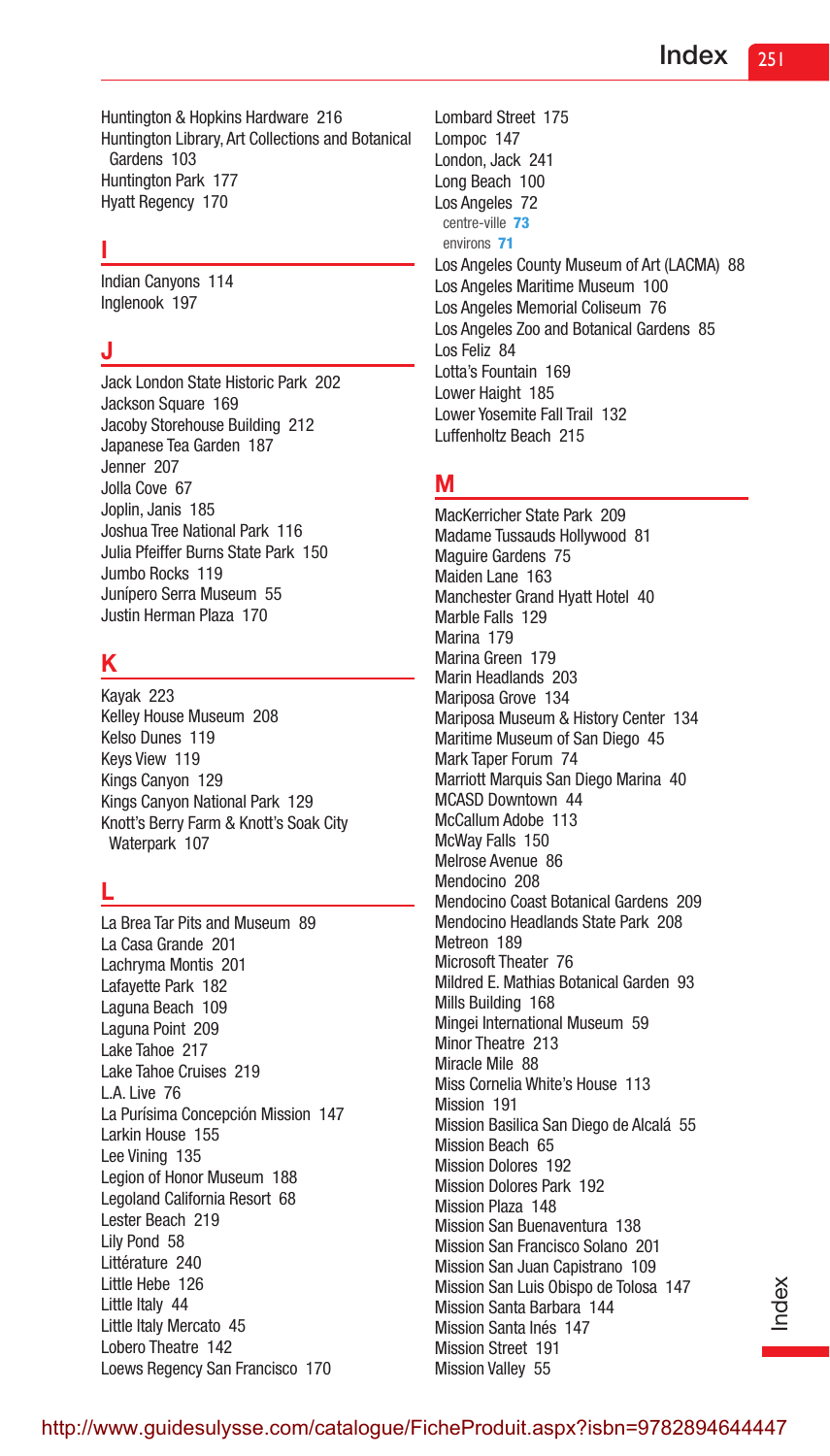Mist Trail 133 MOCA Grand Avenue 74 MOCA Pacific Design Center 87 Mojave National Preserve 119 Mono Lake 135 Monterey 153 Monterey Bay Aquarium 156 Monterey Bay Coastal Recreation Trail 155 Monterey County Youth Museum 156 Monterey Museum of Art 154 Monterey Museum of the American Indian 155 Monterey State Historic Park 154 Monterey Visitors Center 154 Moorten Botanical Garden and Cactarium 113 Moro Rock 129 Moro Rock/Crescent Meadow Road 129 Morris Graves Museum of Art 211 Mosaic Canyon 124 Mount Tamalpais State Park 204 Mount Vision Road 206 Muir Beach 204 Muir Beach Overlook 204 Muir Woods National Monument 203 Mulholland Drive 94 Mumm Napa 198 Murray Canyon 115 Musée Mécanique 178 Museum of Art & History 158 Museum of Contemporary Art (MOCA) 74 Museum of Contemporary Art San Diego 66 Museum of Jurassic Technology 95 Museum of Photographic Arts 56 Museum of the African Diaspora 189 Museum Row 88 Music Center 73 Music Concourse 187 Musique 242 Mystery Spot 159

#### N

Index

Napa 196 Napa Valley Museum Yountville 196 National AIDS Memorial Grove 186 National Steinbeck Center 157 Nation's Christmas Tree Ceremony 129 Natural Bridges State Beach 159 Natural History Museum 213 Natural History Museum of Los Angeles County 76 Naval Air Station North Island 50 Neiman-Marcus 163 New Children's Museum 44 Newport Beach 109 Nob Hill 175 Noe Valley 191 North Beach 172 Norton Simon Museum of Art 102 Noyo Harbor 208

## O

Oakville 197 Oasis at Death Valley 121 Oasis of Mara 118 Observation de la faune 223 Ocean Beach 63 Ocean Beach Farmers Market 63 Ocean Beach Municipal Pier 63 Ocean Boardwalk 65 Ocean Front Walk 98 Octagon House 181 Old Faithful Geyser 200 Old Mission San Juan Bautista 157 Old Point Loma Lighthouse 63 Old Sacramento 216 Old Sacramento Schoolhouse Museum 217 Old Saint Mary's Cathedral 167 Old Town Pasadena 101 Old Town San Diego State Historic Park 51 Olvera Street 72 Orange Avenue 48 Orange County 106

## P

Pacific Beach 65 Pacific Coast Highway 150 Pacific Design Center 87 Pacific Grove 157 Pacific Heights 182 Pacific House 155 Pacific Park 96 Painted Ladies 185 Palace Hotel 168 Palace of Fine Arts 181 Paley Center for Media 92 Palm Canyon 114 Palm Canyon Drive 113 Palm Desert 115 Palm Springs Aerial Tramway 115 Palm Springs Air Museum 113 Palm Springs Architecture & Design Center 113 Palm Springs Art Museum 113 Palm Springs Art Museum in Palm Desert 116 Panorama Point 129 Paramount Pictures Studios 104 Parcs d'État 231 Parcs et réserves Andrew Molera State Park 151 Arcata Marsh and Wildlife Sanctuary 213 Channel Islands National Marine Sanctuary 139 Channel Islands National Park 139 Death Valley National Park 120 D.L. Bliss State Park 219 Doran Regional Park 206 Emerald Bay State Park 219 Garrapata State Park 152 Golden Gate National Recreation Area 203 Humboldt Redwoods State Park 209 Joshua Tree National Park 116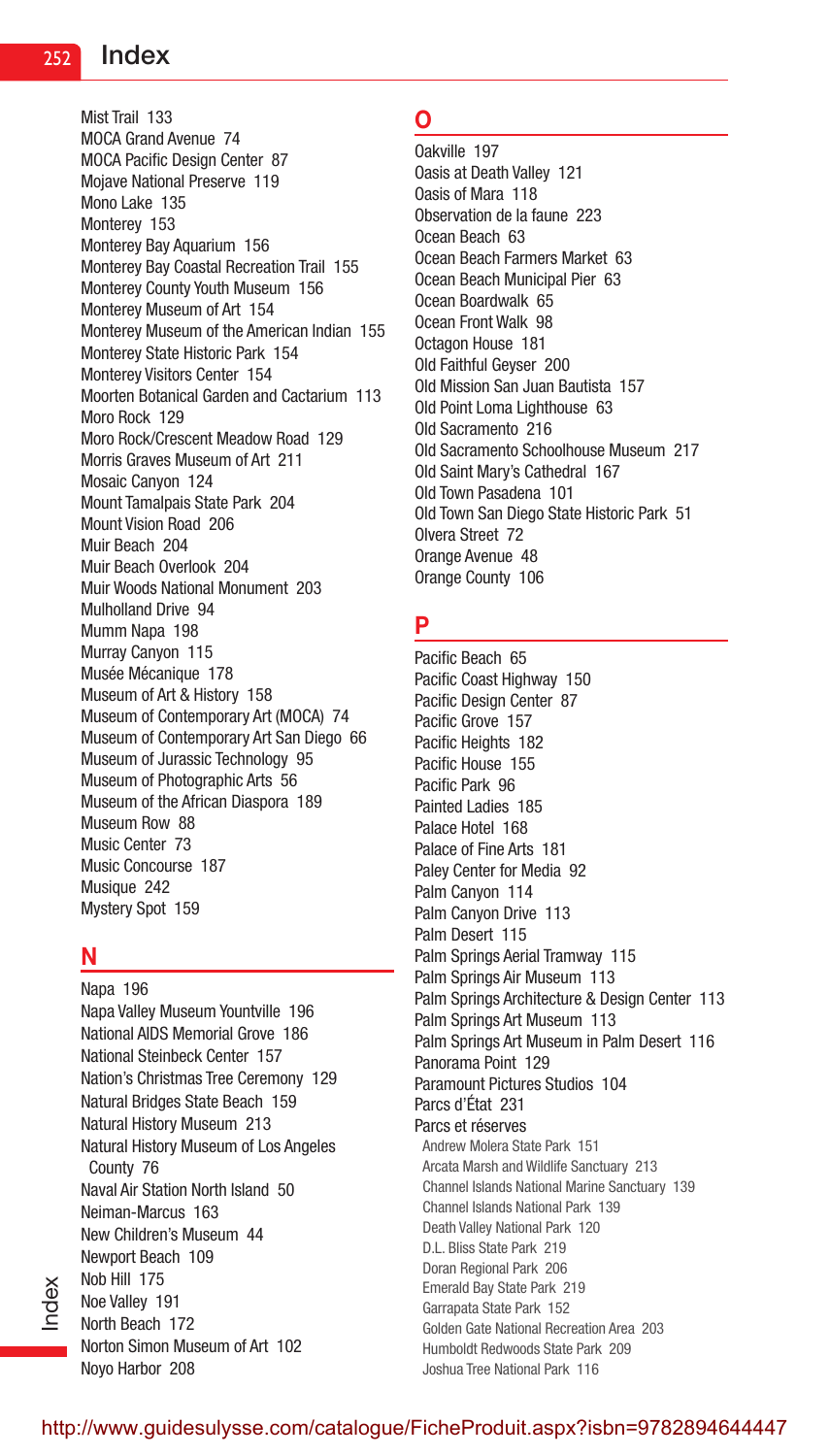Julia Pfeiffer Burns State Park 150 Kings Canyon National Park 129 MacKerricher State Park 209 Mendocino Headlands State Park 208 Mojave National Preserve 119 Mount Tamalpais State Park 204 Muir Woods National Monument 203 Patrick's Point State Park 215 Pfeiffer Big Sur State Park 151 Piedras Blancas State Marine Reserve 150 Point Lobos State Natural Reserve 153 Point Reyes National Seashore 205 Redwood National and State Parks 215 Robert Louis Stevenson State Park 200 Russian Gulch State Park 208 Samuel P. Taylor State Park 205 Sequoia National Park 129 Sonoma Coast State Park 207 Sutter's Fort State Historic Park 215 Tomales Bay State Park 206 Van Damme State Park 208 Yosemite National Park 130 Parcs nationaux 229 Pasadena 101 Pasadena City Hall 102 Pasadena Museum of History 102 Path of History 154 Patin à roues alignées 224 Patrick's Point State Park 215 Pêche 224 Petco Park 42 Petersen Automotive Museum 89 Petrified Forest 200 Pfeiffer Beach 151 Pfeiffer Big Sur State Park 151 Phoebe A. Hearst Museum of Anthropology 192 Piedras Blancas State Marine Reserve 150 Pier 39 177 Pink Lady 211 Pioneer Yosemite History Center 134 Plages Andrew Molera State Park 151 Bolinas Beach 205 Coronado Central Beach 49 Dana Point 109 D.L. Bliss Beach 219 East Beach 146 Emma Wood State Beach 138 Garrapata State Park 152 Goat Rock Beach 207 Huntington Beach 109 Laguna Beach 109 Lester Beach 219 Luffenholtz Beach 215 Mission Beach 65 Muir Beach 204 Natural Bridges State Beach 159 Newport Beach 109 Ocean Beach 63 Orange County 109 Pacific Beach 65

Pfeiffer Beach 151 San Buenaventura State Beach 138 Santa Cruz 158 Santa Monica State Beach 96 Seal Beach 109 Sonoma Coast State Park 207 Steamer Lane 159 Stinson Beach 204 Trinidad State Beach 215 Venice Beach 98 West Beach 146 Planche à rame 223 Playhouse District 102 Plaza Hotel 157 Plein air 222 Plongée sous-marine 224 Plongée-tuba 224 Point Bonita Lighthouse 203 Point Fermin Park 99 Point Lobos State Natural Reserve 153 Point Loma 60 Point Pinos Lighthouse 157 Point Reyes Lighthouse 206 Point Reyes National Seashore 205 Point Sur Lightstation 152 Politique 27 Population 34 Port de San Diego 45 Port Pavilion 46 Portsmouth Square 167 Postcard Row 185 Presidio 181 Presidio of San Francisco 181 Presidio Park 54 Prospect Street 66

## Q

Qualcomm Stadium 55 Québec libre! 170 Queen Mary 100

## R

Racine & Laramie 52 Randonnée pédestre 225 Red Tile Walking Tour 142 Redwood Coast Music Festival 211 Redwood National and State Parks 215 Richmond 188 Rincon Center 171 Robert Louis Stevenson Museum 198 Robert Louis Stevenson State Park 200 Robert Mondavi Winery 197 Robinson-Rose House 52 Rodeo Drive 91 Roman Gabriel Sculpture Garden 211 Royal Presidio Chapel 154 Ruddy's General Store Museum 113 Runyon Canyon Trail 80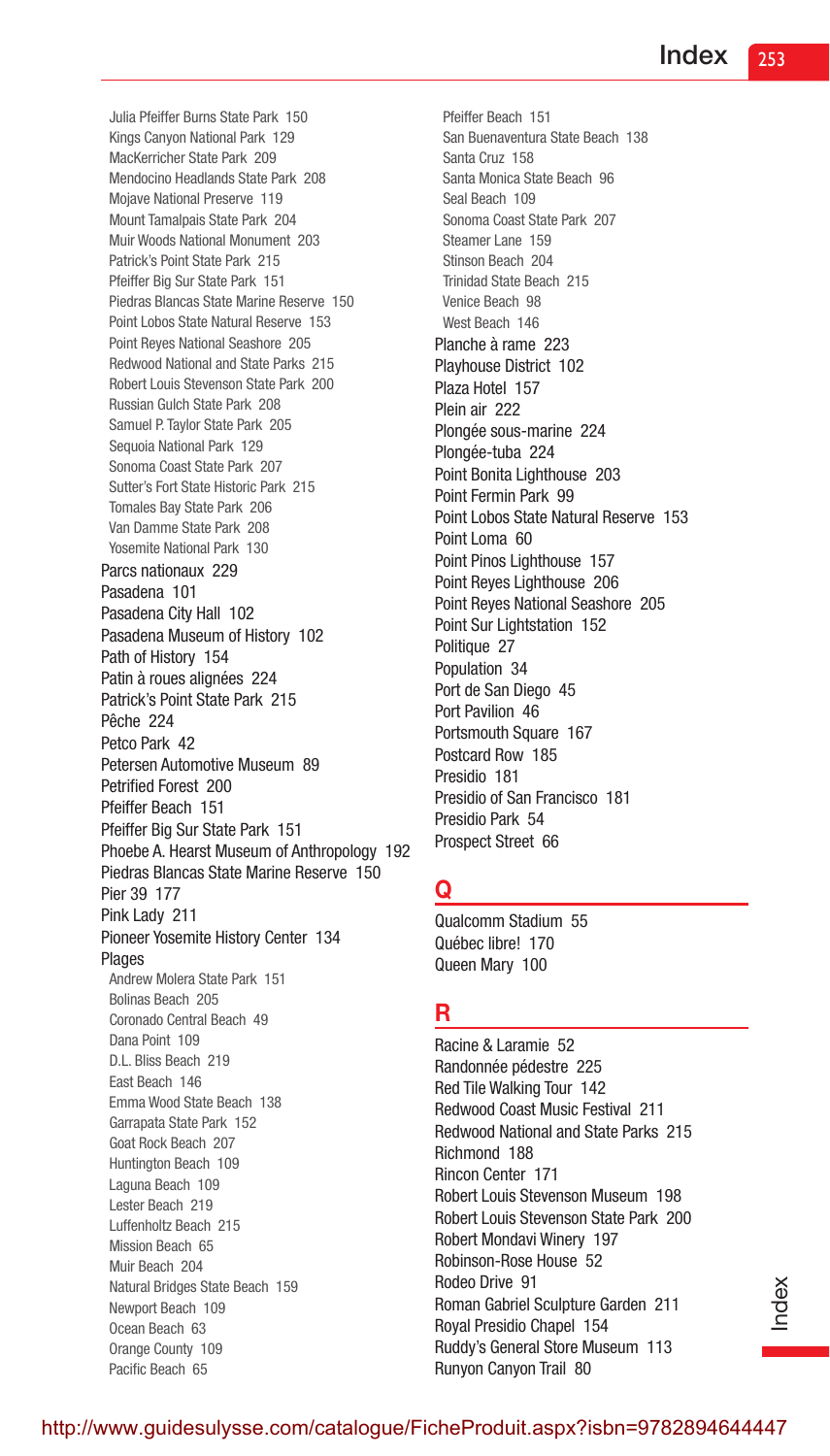Russian Gulch State Park 208 Russian Hill 175 Rutherford 197

#### S

Index

Sacramento 215 Sacramento Historic City Cemetery 217 Sacramento History Museum 216 Saint Helena 198 Saints Peter and Paul Church 174 Salinas 157 Salk Institute for Biological Studies 68 Samuel P. Taylor State Park 205 San Buenaventura State Beach 138 San Carlos Borromeo de Carmelo Mission 152 San Diego 38, 39 centre-ville 41 San Diego Automotive Museum 59 San Diego Central Library 42 San Diego Chinese Historical Museum 44 San Diego Convention Center 42 San Diego-Coronado Bridge 47 San Diego Fire House Museum 44 San Diego History Center 56 San Diego Junior Theatre 60 San Diego Model Railroad Museum 56 San Diego Museum of Art 58 San Diego Museum of Man 56 San Diego Natural History Museum 57 San Diego Union Building 51 San Diego Zoo 60 San Diego Zoo Safari Park 68 San Fernando Valley 103 San Francisco 160 centre-ville 164-165 environs 161 San Francisco Botanical Garden 186 San Francisco City Hall 182 San Francisco Maritime National Historical Park 178 San Francisco Museum of Modern Art (SFMOMA) 189 San Juan Bautista 157 San Juan Bautista State Historic Park 157 San Juan Capistrano 109 San Luis Obispo 147 San Luis Obispo Children's Museum 148 San Marino 103 San Pedro 99 San Simeon 148 Santa Barbara 140, 141 Santa Barbara Botanic Garden 146 Santa Barbara County Courthouse 142 Santa Barbara Historical Museum 142 Santa Barbara Museum of Art 143 Santa Barbara Museum of Natural History 144 Santa Barbara Zoo 146 Santa Cruz 158 Santa Cruz Beach Boardwalk 158

Santa Cruz Museum of Natural History 158 Santa Cruz Surfing Museum 159 Santa Cruz Wharf 159 Santa Monica 96, 97 Santa Monica Pier 96 Santa Monica Place 97 Santa Monica State Beach 96 Santa Ynez 146 Sather Tower 192 Sausalito 193 Schramsberg Vineyards 198 Scotty's Castle 126 Sea Center 146 Seal Beach 109 Seaport Village 46 Seeley Stable Museum 53 Sequoia National Park 129 Sequoia Park 212 Sequoia Park Zoo 212 Seymour Marine Discovery Center 159 Shakespeare Press Museum 148 Sharpsteen Museum of Calistoga History 199 Shelter Island 62 Sierra Nevada 111, 126 Ski 225 Skunk Train 209 Société 232 Solvang 147 Sonoma 201 Sonoma Barracks 201 Sonoma Coast State Park 207 Sonoma Plaza 201 Sonoma State Historic Park 201 Sony Pictures Studios 104 South Lake Tahoe 219 South of Market 188 Spanish Village Art Center 57 Spreckels Mansion 182 Spreckels Organ Pavilion 59 STAPLES Center 76 State Indian Museum 215 Statue du président William McKinley 212 Steamer Lane 159 Stearns Wharf 146 Steinbeck, John 241 Sterling Vineyards 199 Stevenson House 154 Stinson Beach 204 Stow Lake 187 St. Supéry Winery 197 St. Teresa of Avila Church 206 Sunset Strip 86 Surf 109, 225 Sutro Heights Park 188 Sutter's Fort State Historic Park 215

#### T

Tahoe City 219 TCL Chinese Theatre 81